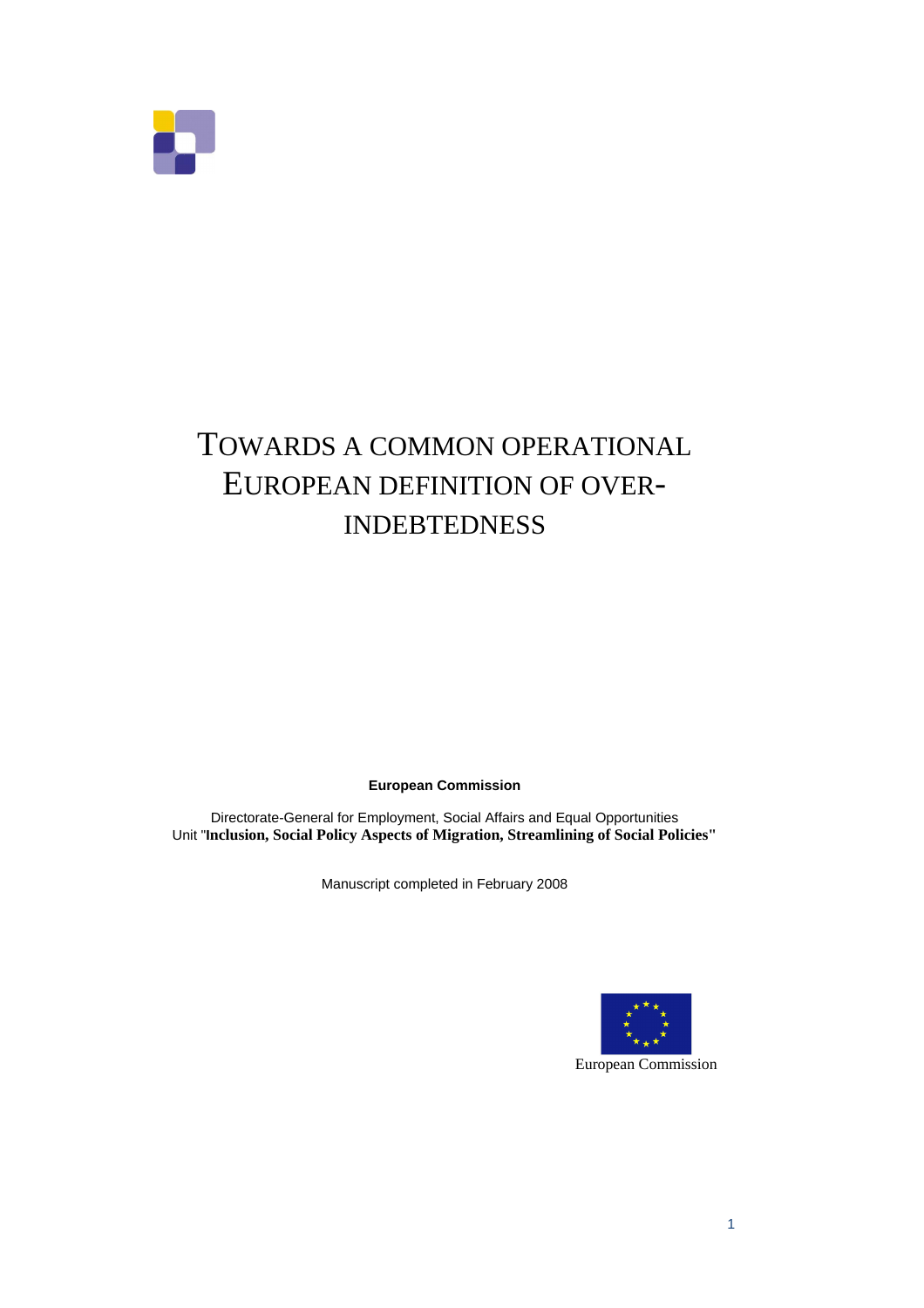## Towards a common operational European definition of over-indebtedness

*With the expansion of access to credit and the provision of new products in financial services, consumer over-indebtedness is increasingly moving into the focus of the European public. Yet, so far there has not been a standard definition of over-indebtedness which is accepted throughout the Union. This is one of the reasons why there are no comparable statistics about the current state, extent and past development of over-indebtedness within individual Member States. Such a lack hampers the evaluation of policy measures and undermines any well-founded discussion about the effectiveness of prevention measures.* 

*This is the background against which the European Commission arranged for a study by three partners: the Observatoire de l'Epargne Européenne (Paris, France), the University of Bristol, Personal Finance Research Centre (United Kingdom) and the Centre for European Policy Studies (Brussels, Belgium).* 

*The objectives of the study were threefold:* 

- •*To identify the nature and causes of over-indebtedness.*
- •*To review the definitions and measurement of over-indebtedness and to propose common definitions and indicators.*
- •*To provide an overview of the debate and policies to tackle over-indebtedness. .*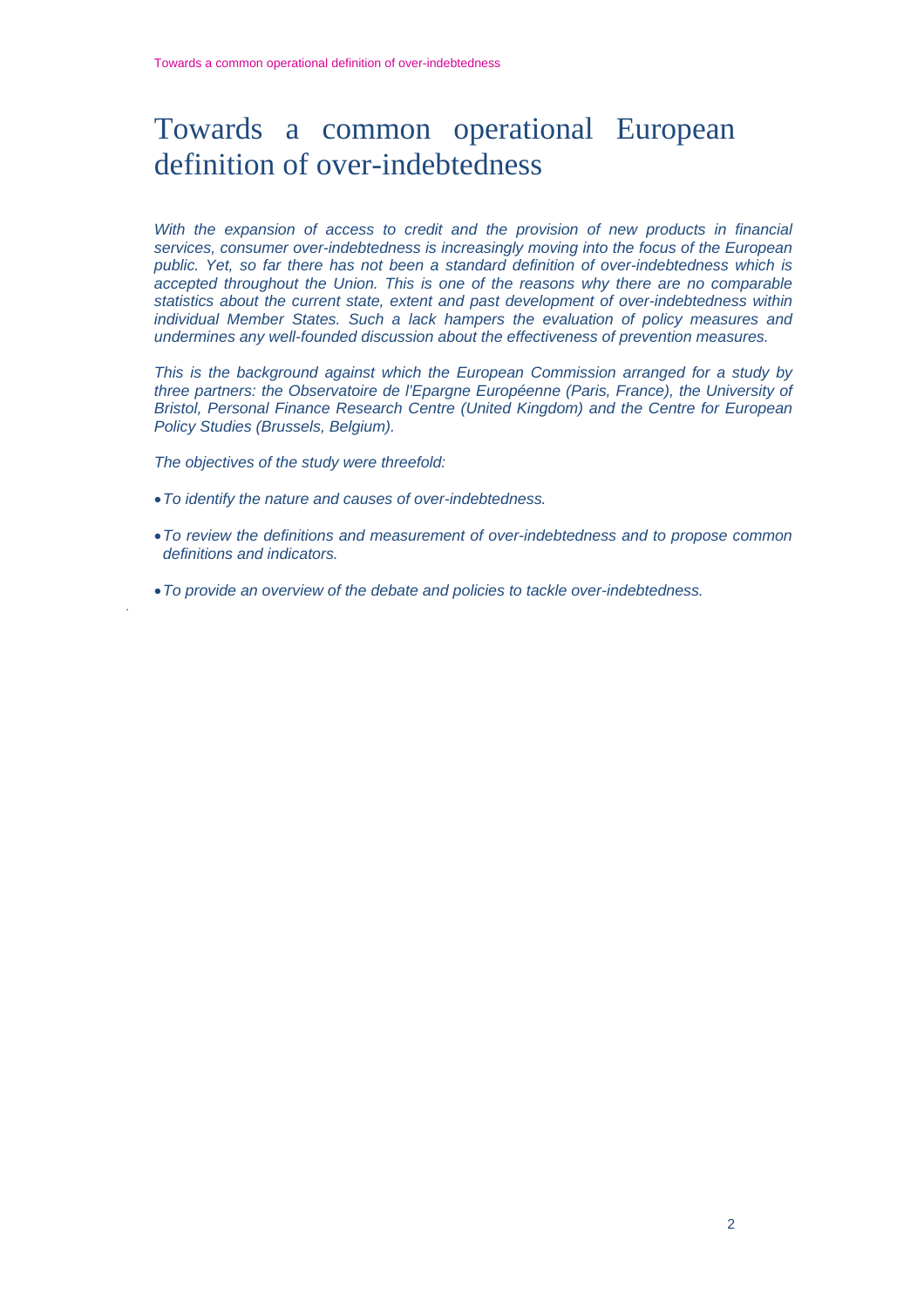## **Financial difficulties of European households**

Analysis of Eurobarometer data shows that 13% of households across EU Member States had difficulties meeting credit and other household commitments in 2006. The European Survey of Income and Living Conditions (EU-SILC) data for 2005 shows that experience of arrears was slightly less common, although 10% of households had still been in arrears on at least one payment in the previous 12 months.



Source: EU-SILC 2005

The level of difficulties tended to be lowest in Northern Europe (especially in Scandinavia and the Benelux countries); it was highest in Eastern and Southern Europe. The exceptions were the Czech Republic, Estonia and Slovenia where the levels of reported financial difficulties were below the EU average. Countries with the lowest reported levels of financial difficulty were the ones with high levels of overall wealth (GDP per capita) and low levels of income inequality. Conversely, financial difficulties were most prevalent in countries where incomes were low and income inequality was high.



Source : EU-SILC 2005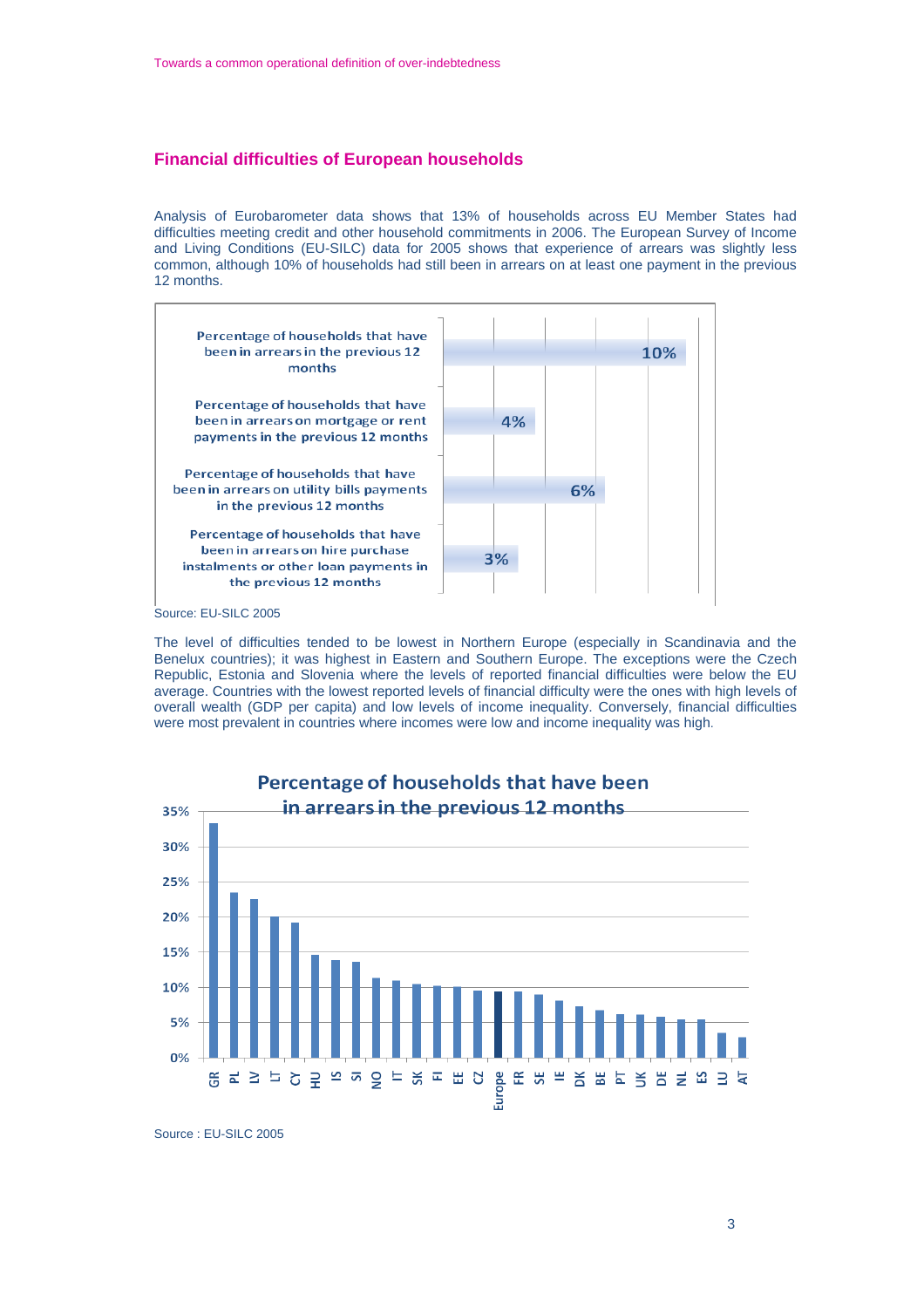## **Nature and causes of overindebtedness**

Research has consistently shown that both **personal characteristics** (being young, single and having children) and **economic circumstances** (low income, economic inactivity and renting a home) have strong associations with the likelihood of being in financial difficulties. Various aspects of money management are also important, including: attitudes towards money management and paying bills; attitudes towards spending; the use of unsecured credit; and the possession of savings.

Existing research also provides a consistent picture of the **reasons why households get into financial difficulties**: persistent low income and adverse financial shocks, as well as over-borrowing and poor money management. The balance between these varies over time, depending on levels of economic prosperity. Moreover, as with most complex social phenomena, there is not a single simple cause of over-indebtedness. Risk factors (such as low income) will work in combination with each other and with triggers (change in circumstances) in leading to overindebtedness. Poor money management and over-commitment will tend to compound the problems faced.

## **Definitions of overindebtedness**

The study provides an overview of definitions and measurements of financial difficulties and over-indebtedness in the 19 European countries reviewed. These countries are: Austria, Belgium, Bulgaria, the Czech Republic, Finland, France, Germany, Greece, Ireland, Italy, Lithuania, Luxembourg, the Netherlands, Norway, Poland, Portugal, Spain, Sweden and the United Kingdom.

The study has intensively reviewed a number of definitions used at the European level as well as within individual Member States. Therefore, definitions provided by both public bodies (such as governments) as well as by private sources (such as consultancy firms and academics) have been analysed. There is no uniquely acknowledged definition and the concepts vary across countries. This is perhaps a reflection of the complexity of the issue itself. However, a number of underlying and common elements that are used by many of those definitions have been identified, and these can serve as a common foundation,.

So far, over-indebtedness has not been defined at the European level. For illustrative purposes, some examples present in the public debate were identified. For instance, the

Group of Specialists for Legal Solutions to Debt Problems at the European Council (CJ-S-DEBT) states that over-indebtedness is a changing concept, which can cover at one and the same time problems with both *credit commitments* and *difficulties with day-to-day bills*. For the purpose of the CJ-S-DEBT Recommendation<sup>1</sup>, over-indebtedness means, but is not limited to, the situation where the debt burden of an individual or a family manifestly and on a long-term basis exceeds the payment capacity<sup>2</sup>.

In Germany, the Federal Family Ministry states that: "A private household is over-indebted if its income is not sufficient for servicing debt on time (after accounting for the costs of living expenses) over a longer period".

Some governments in Europe have started to use definitions but they often apply different approaches. For instance, economic definitions are used by the governments in Austria and Belgium (where households are seen as over-committed if, after deduction of living expenses, they cannot satisfy all payment obligations). Luxembourg's definition is similar to Belgium's. Further variations exist in the public discussions in France, Ireland, Sweden, The Netherlands, Portugal, and Norway. Finally, no definitions were identified for Lithuania, Bulgaria, the Czech Republic, Italy, Spain and Greece.

l

<sup>1</sup> Recommendation CM/Rec(2007)8 of the Committee of Ministers to Member States on legal solutions to debt problems (Adopted by the Committee of Ministers on 20 June 2007 at the 999bis meeting of the Ministers' Deputies)

<sup>&</sup>lt;sup>2</sup> A later definition by ORC Macro (2001) proposed a subjective definition, based upon households that report financial difficulties.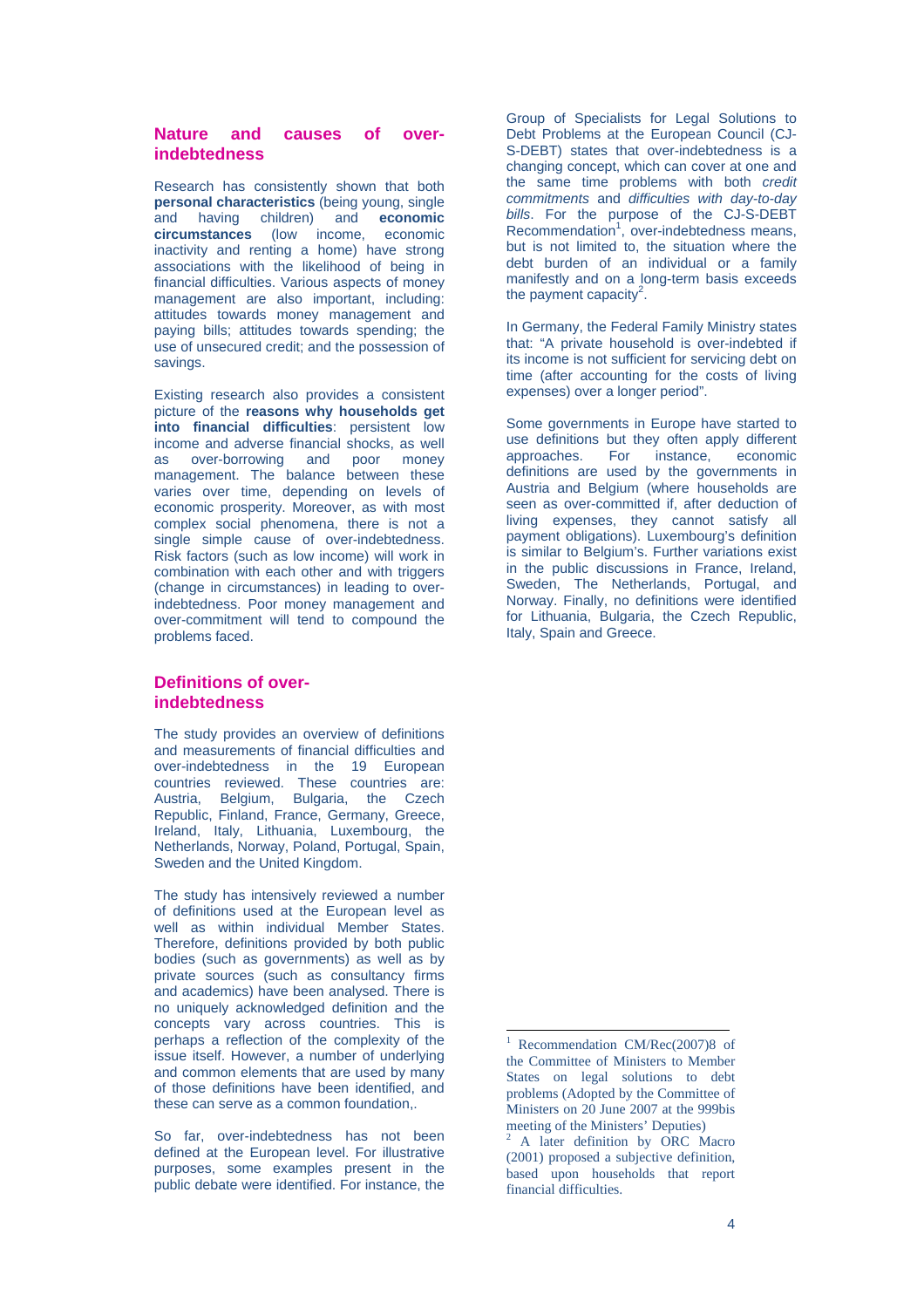## **Proposed foundations for a European definition**

The review of existing definitions showed that many of them contained *some common elements*. For instance, the unit of measurement is in most cases the household (in other cases the individual or debtor). About half of the definitions reviewed make a reference to time (such as long-term or structural problems), many definitions include debt or contractual financial obligations. Furthermore, about half of the definitions include a reference to cost of living expenses. Most of the definitions refer to payment capacity, such as the inability to pay the contracted obligations.

**The most important elements of a common operational definition of over-indebtedness** 

*Household***:** Households are the relevant unit for quantifying over-indebtedness. The authors use the well-accepted definition of households as small groups of persons (or one person) who share the same living accommodation, who pool some, or all, of their income and wealth<sup>3</sup>.

*Contractual financial commitments:* All contractual financial commitments are included, among them mortgage and consumer credit commitments, utility and telephone bills as well as rent payments (recurring expenses). Informal commitments entered into within families, for instance, are excluded as limited data exists on them.

**Payment capacity:** Over-indebted households are unable to meet the expenses associated with the contractual financial commitments and recurring expenses.

*Structural basis:* This is the time dimension, which holds that the definition must capture persistent and ongoing financial problems and exclude one-off occurrences that arise due to forgetfulness, for instance.

*Standard of living:* The household must be unable to meet contractual commitments without reducing its minimum standard of living expenses.

*Illiquidity:* The household is unable to remedy the situation by recourse to (financial and non-financial) assets.

## **Over-indebtedness measurements**

Over-indebtedness is a complex, multidimensional problem which might not be easily measured by using just a single indicator.

The following types of indicators have been identified:

- (i) Statistics on arrears (such as on mortgages, financial commitments, unsecured credit/loans),
- (ii) Statistics on debt settlement (courtarranged solutions to debt, people assisted with repayment plans by debt advice agencies, debt writeoffs by creditors),
- (iii) Surveys with assessments by households of their financial burden (with regard to over-indebtedness or amount owed), and
- (iv) Other (borrowing-income ratio, debtservice burden, users of debt advice agencies).

Existing data and meta-data relating to overindebtedness in the 19 countries reviewed have been organised according to the above classification and stored in a structured database.

It is important to acknowledge that in the Open Method of Coordination, indicators must measure the *effects of policy measures and not the measures themselves* (as the choice of policy measures is left to the discretion of Member States).

The **European System of Central Banks** typically uses a number of indicators to measure the "financial fragility of the household sector". Such measures are macroeconomic in nature and not suitable for identifying over-committed households.

There are also a number of closely related *indicators from private sources* such as Schufa Holding AG in Germany (Private Indebtedness Index) and Experian in the UK (Affordability Index). Essentially, as credit scoring is the prediction of a consumer's individual risk of default, it might also qualify as measurement of over-indebtedness risk.

.

l

<sup>&</sup>lt;sup>3</sup> This definition is derived from the European

System of Accounts ESA 95 methodology.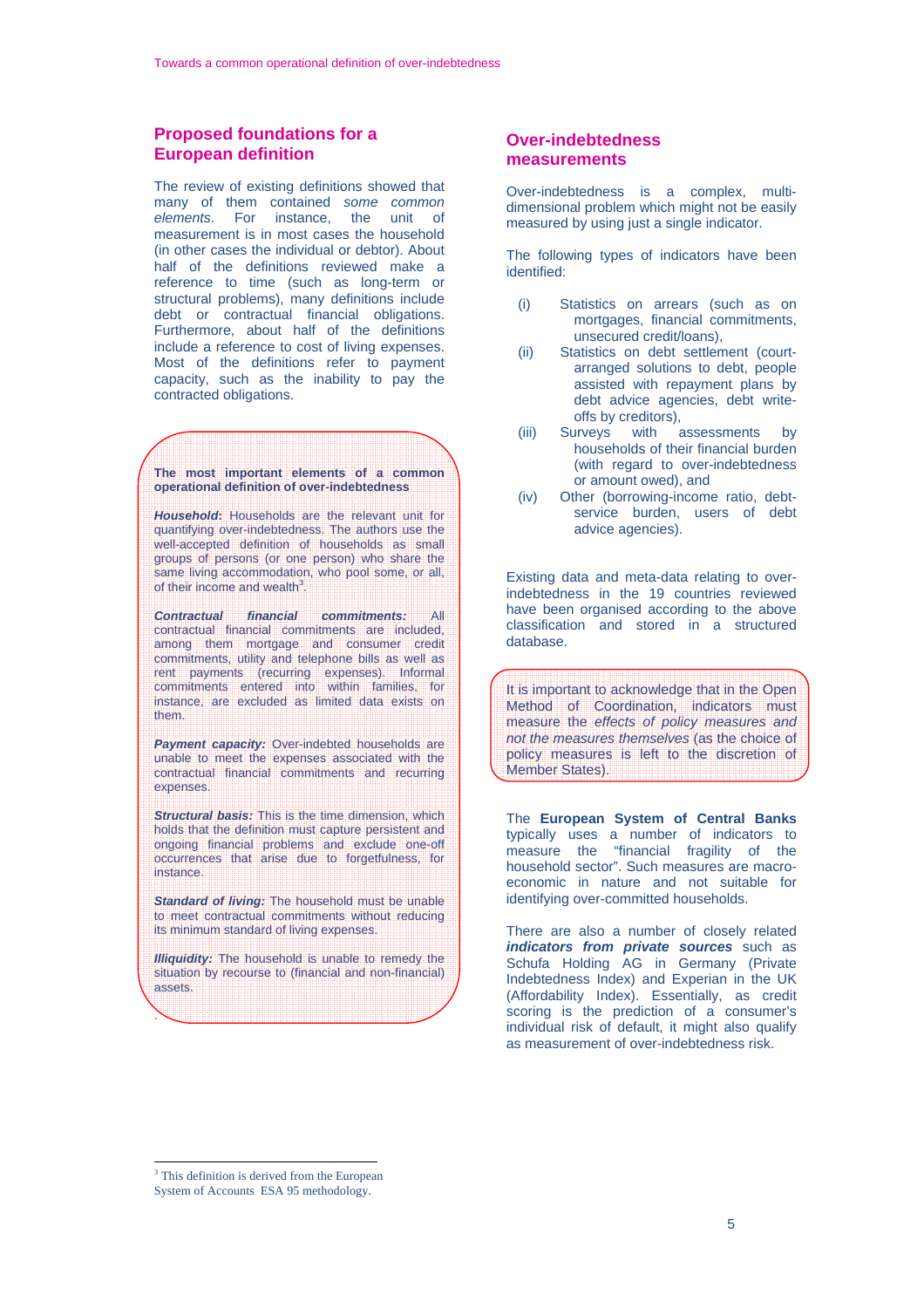Many indicators do not exist in a number of countries (such as financial obligation ratios), while others might exist (such as arrears), but might be differently defined. We have reviewed the above indicators and made a judgement based on the following criteria: information content, reliability, comparability, frequency, coverage and usage of the measurements. This evaluation showed that there is a large variation among indicators. The main problem is coverage – not all indicators are available in all countries and the underlying concept can vary. For instance, there are different bankruptcy procedures in the Member States, thus bankruptcy is not easily comparable (considering the Open Method of Coordination as explained above, this indicator cannot be proposed as measurement). While there is greater coverage in terms of people in financial arrears, the concept of "financial arrears" is not the same across countries. Debt-service ratios, on the other hand, are not collected in all Member States, although the definition does not vary much.

ſ

#### **Developing a common method of measurement**

From a statistical point of view, deriving indicators from different sources in more than one country poses problems such as variations in availability, accessibility, coverage, measurement and reference periods. Based upon intensive review and evaluation, the Consortium therefore proposes to use the EU-SILC survey.

The EU-SILC is a cross-sectional and longitudinal multi-dimensional micro-data annual survey on income, poverty, social exclusion and living conditions of a panel of households. Regulation No. 215/2007 of 28 February 2007 established a list of "secondary variables" to introduce a special module on over-indebtedness and financial exclusion of the EU-SILC. This is a one-off module. In the regular survey, there are already a number of questions which can be used to monitor overindebtedness. It would be desirable from a statistical point of view to concentrate on the regular EU-SILC survey and use the special module for further research.

In order to evaluate the number of over-indebted households, the authors propose that **a household should be considered as over-indebted if it meets these criteria**:

- Comparably high commitment payments which push the household below the poverty-threshold,
- Structural arrears on at least one financial commitment (this includes all types of credit commitments, but also other recurring bills such as utilities, etc).
- Burden of monthly commitment payments (housing costs including mortgage payment or rent and payment for other loans) considered to be a heavy burden by the household,
- Payment capacity considered to be 'very difficult' or 'difficult' by the household, and
- Illiquidity (an inability to meet an unexpected expense).

*Being at risk of over-indebtedness* could be defined as a household that meets the last four of the above criteria; the income is not reduced below the poverty threshold by the recurring commitment burden each month, although it is approaching it (or, alternatively, it is approaching the monthly minimum costs of living of that household).

*Households in financial difficulties* could be measured by using the aggregate number of households that fulfil the above criteria, except for approaching the poverty threshold (or, alternatively, approaching the monthly minimum costs of living of that household).

The study defines additional questions to add to the EU-SILC questionnaire in order to<br>identify and number over-indebted identify and number over-indebted households.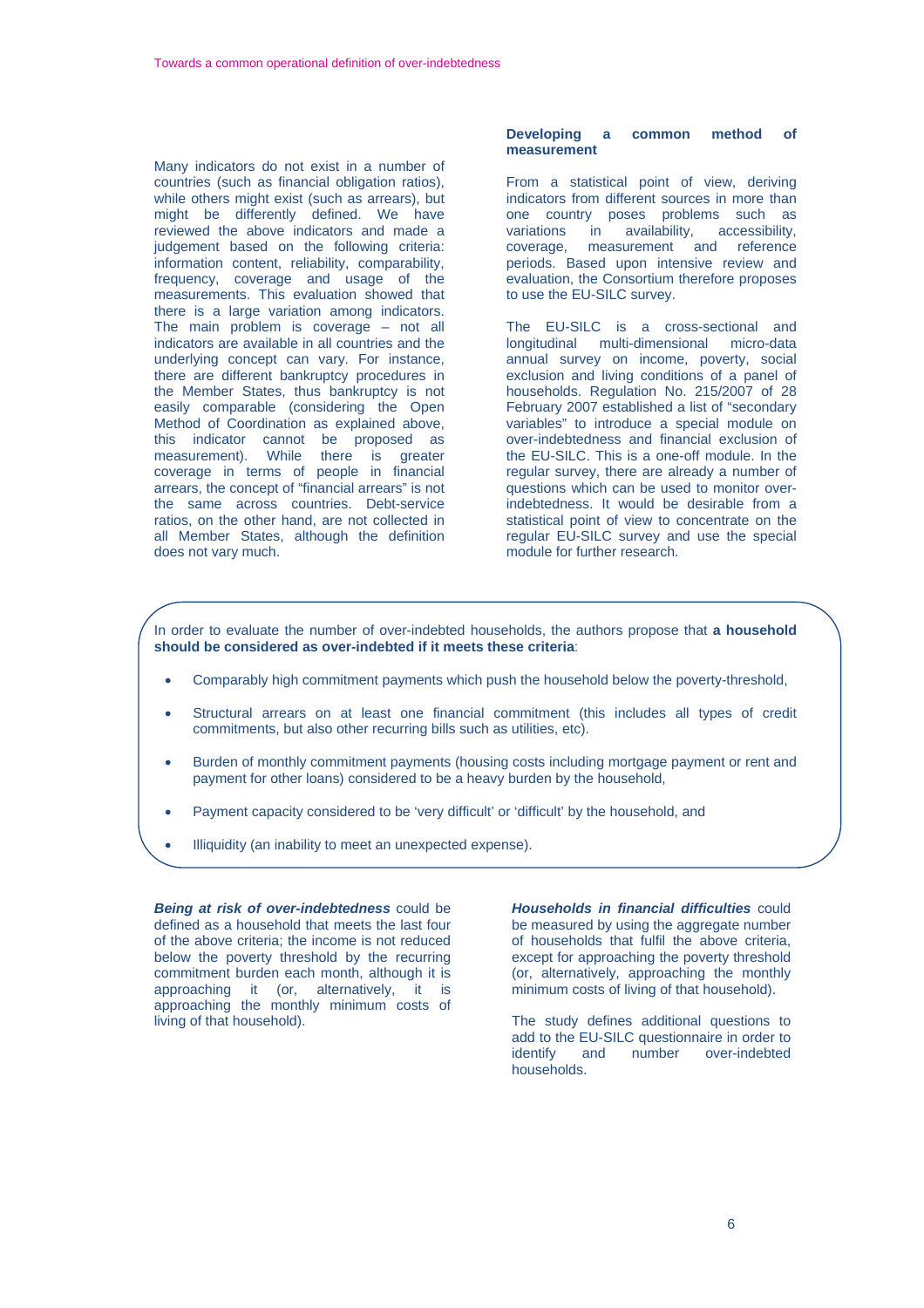## **Measures to prevent overindebtedness**

Measures to prevent over-indebtedness are needed in three broad areas: responsible borrowing and money management; responsible lending; and responsible arrears management and debt recovery.

#### **Responsible borrowing and money management**

It is widely acknowledged that some consumers do not have the skills necessary to manage their finances and make informed decisions. A Communication on Financial Education<sup>4</sup> adopted by the European Commission on the 18 December 2007 stresses the importance of good financial education as a way of enabling consumer awareness of risks and opportunities and helping them make informed decisions.<br>Responsible borrowing and money Responsible borrowing and money management is addressed through a **mixture of information, education and advice**. **Information provision** has typically been related to general financial capability skills such as budgeting, but there has also been discussion of the benefits of giving personalised information to consumers when they apply for credit. None of the countries studied has a single provider of preventative education: all rely on delivery from a number of organisations. Some pan-European provision is available however, such as DOLCETA, an online financial education system for adults.

Providing financial education in schools ensures that young people receive training before they become active consumers. Although few countries have a national financial education curriculum, schools do provide some level of **financial education in most countries**. This is either taught by subject teachers through various aspects of the curriculum or through external partners (such as Citibank in Bulgaria or Schufa Holding AG in Germany).

Where responsible borrowing and money management skills are encouraged amongst adults, the impetus often comes from consumer organisations.

However, there is also ad hoc provision in various countries by providers ranging from notfor-profit organisations, through to financial services institutions and credit reporting agencies.

Strategies aimed at preventing overindebtedness through information and education tend to focus on **developing money management skills** such as recording expenditure and budgeting. More developed strategies also recognise the importance of other aspects of financial capability, such as encouraging saving in order to protect against future changes in circumstances, and explaining the benefits of insurance.

#### **Responsible lending**

Most of the countries studied have legislation or codes of practice related to responsible lending, but their nature varies and includes credit reporting and interest rate ceilings.

Initiatives requiring lenders to make extensive checks of a borrower's ability to pay before issuing credit seem likely to provide the most responsive protection for consumers and to carry a lower risk of financial exclusion. To date, these have been achieved through legislation or self-regulation. Some provisions can also be found in the new proposal of the EC Consumer Credit Directive $5$  (May 2007 version), where the concept of responsible lending can now be found in a modified Article 7a. This states that prior to the conclusion of the credit agreement, the creditor shall assess the consumer's creditworthiness "on the basis of sufficient information, where appropriate obtained from the consumer and, where necessary, on the basis of a consultation of the relevant database."

The nature of penalties and sanctions for noncompliance will be left to Member States, but experience shows that they are most effective if courts have the power to re-open credit agreements if inadequate checks have been made. Removal of credit licenses could be appropriate in cases of serious and repeated violations of the law. Experience also shows that compliance should be carefully and continuously monitored by an independent body.

Credit reporting is an important mechanism to further expand credit risk assessment. The potential for improvement in the effectiveness of credit reporting through the use of positive as well as negative information is a contentious issue. The role of increased credit data sharing and the extension of<br>reporting bevond consumer credit consumer commitments (e.g. to include utilities and rent) are also subject to debate.

l

<sup>4</sup> COM(2007)808final

<http://eur-lex.europa.eu/LexUriServ/LexUriServ.do?uri=CELEX:52007DC0808:EN:HTML> <sup>5</sup>  $5$  COM(2002)443final – for texts and procedure see

[http://ec.europa.eu/prelex/detail\\_dossier\\_real.cfm?CL=en&DosId=176090](http://ec.europa.eu/prelex/detail_dossier_real.cfm?CL=en&DosId=176090)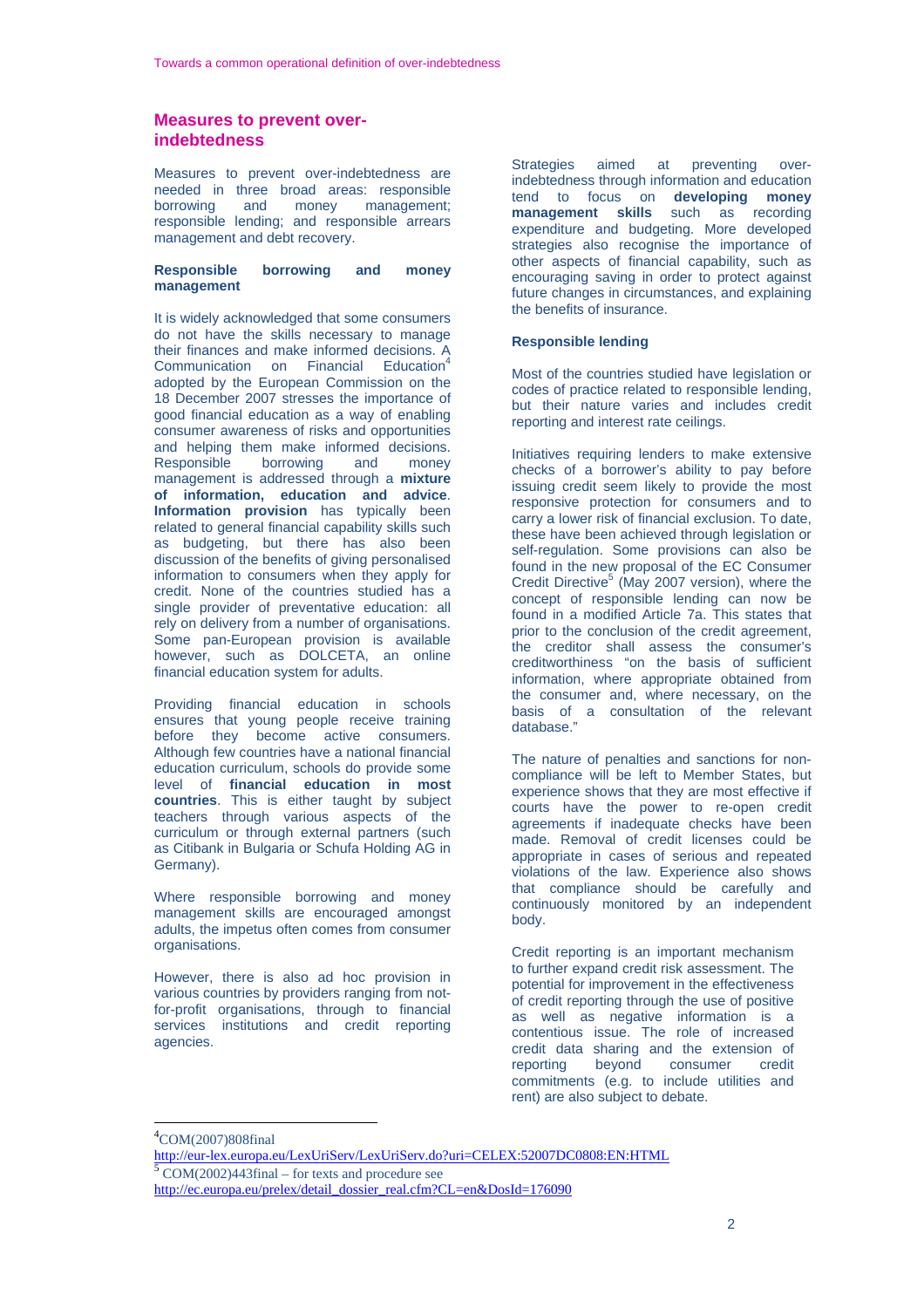Debate around legislation to set **interest rate ceilings** tends to be emotive. While there is a strong moral argument for protecting consumers against excessive charges, it can also be argued that ceilings distort markets and can contribute to financial exclusion. The desirability of a rate ceiling depends on three main factors: whether a ceiling already exists; the maturity of the credit market and whether there is national provision of (subsidised) affordable credit for high-risk consumers, for whom the cost of credit is high. For these reasons, decisions are best made by individual Member States.

Useful models of the provision of affordable credit include: the funds established in Italy to assist victims and potential victims of exploitative lending; the Irish Money Advice and Budgeting Service; the Municipal Banks in the Netherlands, and initiatives in the UK to develop not-for-profit lenders and to tackle illegal lending.

#### **Responsible arrears management**

It is in the creditor's interests to take a proactive approach to arrears management, beginning early in the process to promote arrears avoidance (for example, by providing appropriate and frequent payment methods). Contact with defaulters at the first sign of arrears facilitates the early recovery of missed payments. As such, creditors need to have in place procedures and systems that are sufficiently flexible for dealing with defaulting customers (or those at risk of defaulting) on an individual basis. Once arrears are entrenched, it is necessary for creditors to engage with customers about their ability to repay and negotiate with them – preferably in liaison with a debt advisor – a realistic repayment plan, and to tolerate some degree of forbearance.

The vehicle through which provisions for good practice in arrears management are determined is less important than ensuring that these provisions are *complied* with, which requires mechanisms for monitoring and enforcement. Indeed, the industry can self-regulate. Compliance with the spirit – rather than the letter – of the provisions makes for a more effective approach and a greater chance of recovery of the money owed.

Given that arrears will normally arise because of financial difficulties, court action and debt recovery are best seen as last resorts and pursued only on a selective basis. As recommended by the recent Council of Europe recommendation<sup>6</sup> and report on legal solutions to debt problems, the activities of extra-judicial debt recovery agencies should be delimited. It advocates that the legitimate interests of the creditors should be balanced with the protection of the dignity and essential assets of the debtor, regardless of any outstanding debts, thereby ensuring the minimum living standards of the debt.

## **Measures to alleviate overindebtedness and rehabilitate debtors**

A comprehensive approach to tackling overindebtedness also requires three groups of measures to assist people who are seriously over-indebted and to rehabilitate them: debt advice and counselling services; judicial processes, including bankruptcy; and nonjudicial (or amicable) procedures for debt settlement.

#### *Debt advice and counselling services*

The provision of debt counselling for overindebted consumers is common in Europe, although it is better developed in some countries than others.

 While the primary focus tends to be the resolution of financial difficulties, it may also try to help consumers avoid further difficulties by providing guidance on money management and budgeting. In some countries, debt counsellors help consumers to access related services, usually through partnerships with other organisations. In Ireland, for example, the Money Advice and Budgeting Service may refer consumers to a credit union to access debt repayment and bill repayment facilities. Debt counselling is generally provided free of charge by not-for-profit organisations or public institutions.

<sup>&</sup>lt;sup>6</sup> Recommendation CM/Rec(2007)8 of the Committee of Ministers to Member States on legal solutions to debt problems.